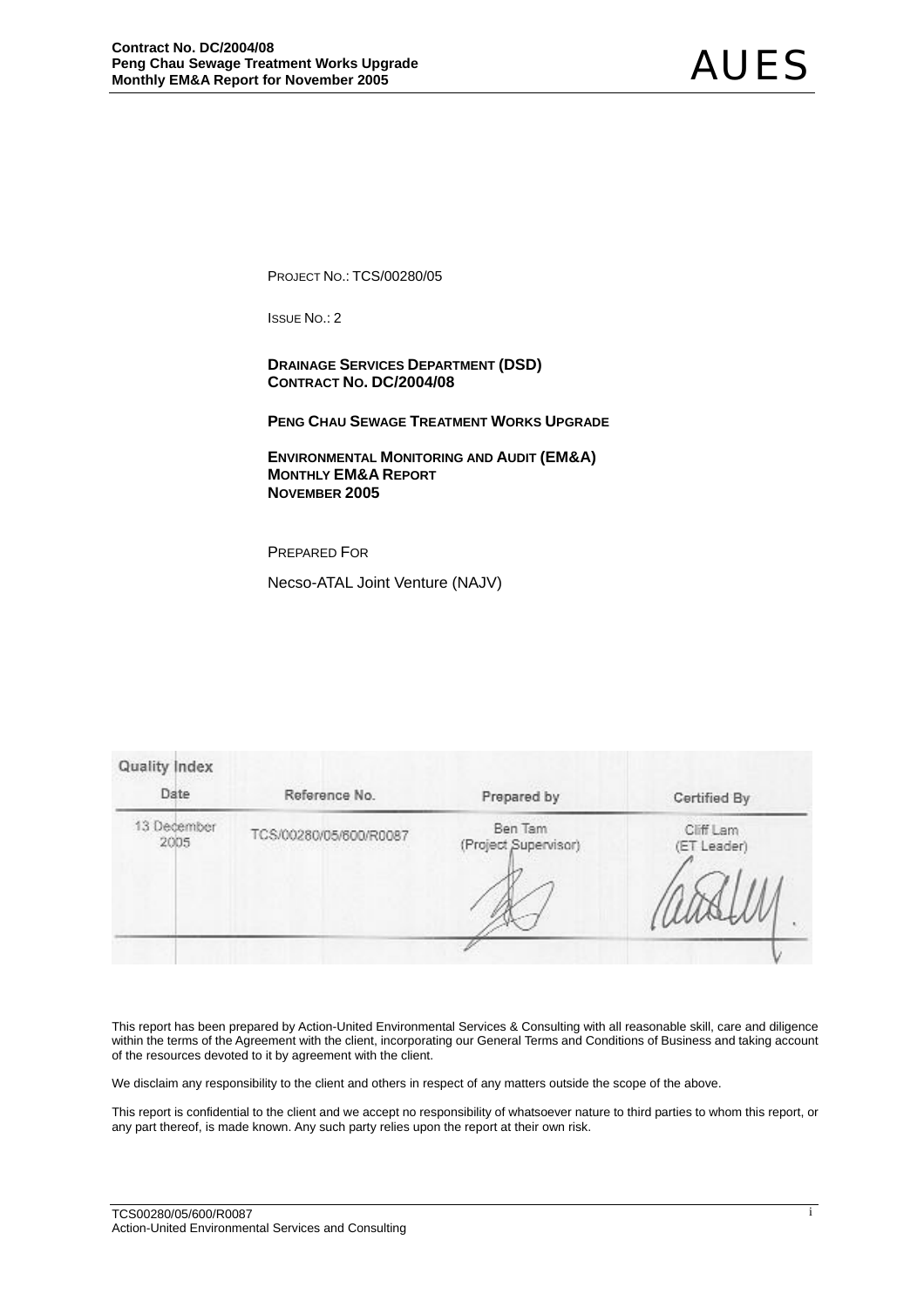| BITTI<br>RE:                                                                                                                | <b>BMT Asia Pacific Limited</b><br>13 December 2005<br>Our Ref: 8261/0148<br>By Post/Fax (2983 9843 / 2424 9114)<br>CDM International Inc.,<br>4305-12 Metroplaza Tower 1,<br>223 Hing Fong Road, Kwai Fong,<br>Hong Kong<br>For the attention of Mr. Alfred Cheung/Mr. Stephen Ng<br>Dear Sirs,<br>EM&A MONTHLY REPORT - NOVEMBER 2005<br>Contract No. DC/2004/08 Upgrading of Peng Chau Sewage<br><b>Treatment Works</b><br>With reference to the final version of hard copy of the EM&A monthly report for<br>November 2005 faxed by ET on 13 <sup>th</sup> December 2005 (ET's ref.:<br>TCS/00280/05/600/R0087 Issue 1), we have no critical comments on the<br>mentioned report.<br>Thank you for your kind attention and should you require any further<br>information, please do not hesitate to contact the undersigned at 2241 9807. |    |
|-----------------------------------------------------------------------------------------------------------------------------|-----------------------------------------------------------------------------------------------------------------------------------------------------------------------------------------------------------------------------------------------------------------------------------------------------------------------------------------------------------------------------------------------------------------------------------------------------------------------------------------------------------------------------------------------------------------------------------------------------------------------------------------------------------------------------------------------------------------------------------------------------------------------------------------------------------------------------------------------|----|
|                                                                                                                             |                                                                                                                                                                                                                                                                                                                                                                                                                                                                                                                                                                                                                                                                                                                                                                                                                                               |    |
|                                                                                                                             |                                                                                                                                                                                                                                                                                                                                                                                                                                                                                                                                                                                                                                                                                                                                                                                                                                               |    |
|                                                                                                                             |                                                                                                                                                                                                                                                                                                                                                                                                                                                                                                                                                                                                                                                                                                                                                                                                                                               |    |
|                                                                                                                             |                                                                                                                                                                                                                                                                                                                                                                                                                                                                                                                                                                                                                                                                                                                                                                                                                                               |    |
|                                                                                                                             |                                                                                                                                                                                                                                                                                                                                                                                                                                                                                                                                                                                                                                                                                                                                                                                                                                               |    |
|                                                                                                                             |                                                                                                                                                                                                                                                                                                                                                                                                                                                                                                                                                                                                                                                                                                                                                                                                                                               |    |
|                                                                                                                             |                                                                                                                                                                                                                                                                                                                                                                                                                                                                                                                                                                                                                                                                                                                                                                                                                                               |    |
|                                                                                                                             |                                                                                                                                                                                                                                                                                                                                                                                                                                                                                                                                                                                                                                                                                                                                                                                                                                               |    |
|                                                                                                                             |                                                                                                                                                                                                                                                                                                                                                                                                                                                                                                                                                                                                                                                                                                                                                                                                                                               |    |
|                                                                                                                             |                                                                                                                                                                                                                                                                                                                                                                                                                                                                                                                                                                                                                                                                                                                                                                                                                                               |    |
|                                                                                                                             |                                                                                                                                                                                                                                                                                                                                                                                                                                                                                                                                                                                                                                                                                                                                                                                                                                               |    |
|                                                                                                                             | Yours sincerely                                                                                                                                                                                                                                                                                                                                                                                                                                                                                                                                                                                                                                                                                                                                                                                                                               |    |
|                                                                                                                             |                                                                                                                                                                                                                                                                                                                                                                                                                                                                                                                                                                                                                                                                                                                                                                                                                                               |    |
|                                                                                                                             | Antony Wong<br>Project Indepensent Environmental Checker                                                                                                                                                                                                                                                                                                                                                                                                                                                                                                                                                                                                                                                                                                                                                                                      |    |
|                                                                                                                             | RBR/anw                                                                                                                                                                                                                                                                                                                                                                                                                                                                                                                                                                                                                                                                                                                                                                                                                                       |    |
| CC.<br>AUES<br><b>GMT Asia Pacific Lindted</b><br>Talh Ploor                                                                | Necso-ATAL JV - Ir. William Chan/Ir. Mingo Li (by fax: 2573 5417/2956 3696)<br>- Mr. Cliff Lam (by fax: 2959 6079)                                                                                                                                                                                                                                                                                                                                                                                                                                                                                                                                                                                                                                                                                                                            |    |
| Chun Wo Commercial Gentro<br>23-20 Wing Wo Street<br>Central, Hong Kong<br>環科網開石限公司                                         |                                                                                                                                                                                                                                                                                                                                                                                                                                                                                                                                                                                                                                                                                                                                                                                                                                               |    |
| 百倍中氧水石类 23 至 29 號<br>保存商業中心 15億                                                                                             |                                                                                                                                                                                                                                                                                                                                                                                                                                                                                                                                                                                                                                                                                                                                                                                                                                               |    |
| THATME (\$5, (\$52) 2515 2221<br>Faxi(修真: (852) 2815 5077<br>Email/033   post@bmsela.com.hk<br>Web/854); www.bmtasia.dom.hk | 218251 - IEC for Peng Chau STWICsmL-145-AWV.dog                                                                                                                                                                                                                                                                                                                                                                                                                                                                                                                                                                                                                                                                                                                                                                                               |    |
|                                                                                                                             |                                                                                                                                                                                                                                                                                                                                                                                                                                                                                                                                                                                                                                                                                                                                                                                                                                               | 00 |
|                                                                                                                             |                                                                                                                                                                                                                                                                                                                                                                                                                                                                                                                                                                                                                                                                                                                                                                                                                                               |    |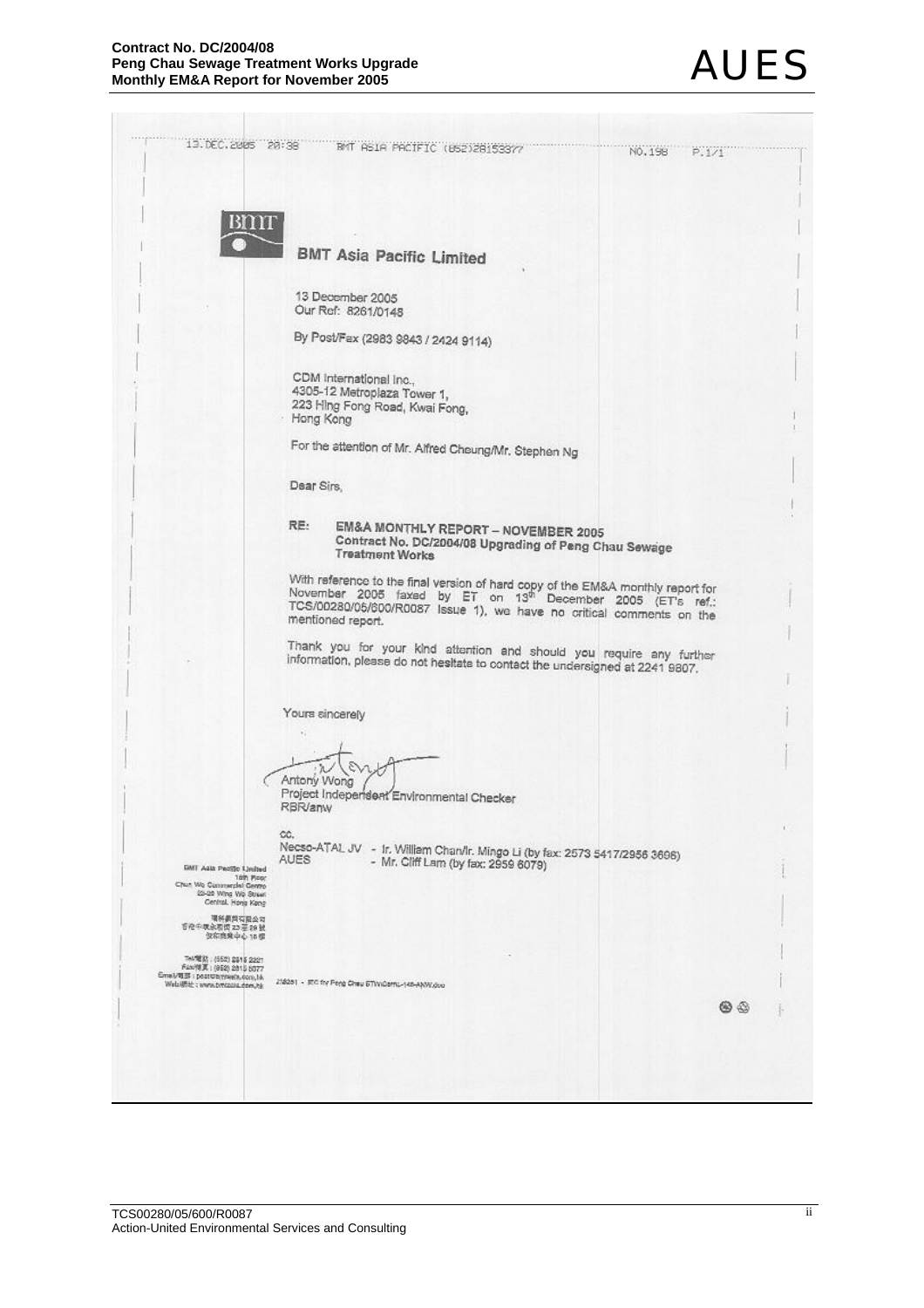# **TABLE OF CONTENTS**

| 1.0  | Introduction                                          | 1  |
|------|-------------------------------------------------------|----|
| 2.0  | <b>Project Organisation and Construction Progress</b> | 2  |
| 3.0  | <b>Summary of Monitoring Requirements</b>             | 3  |
| 4.0  | <b>Impact Monitoring Methodology</b>                  | 5  |
| 5.0  | <b>Impact Monitoring Results</b>                      | 9  |
| 6.0  | Waste Management                                      | 10 |
| 7.0  | Site Inspection                                       | 11 |
| 8.0  | <b>Environmental Complaint and Non-Compliance</b>     | 12 |
| 9.0  | Implementation Status Of Mitigation Measures          | 12 |
| 10.0 | <b>Impact Forecast</b>                                | 13 |
| 11.0 | Conclusions                                           | 14 |

# **List of Tables**

- Table 2-1 Major Construction Activities in this Reporting Month
- Table 2-2 Summary of Valid Environmental Approval Documents
- Table 3-1 Summary of EM&A Requirements
- Table 3-2 Action and Limit Levels for Air Quality
- Table 3-3 Action and Limit Levels for Noise
- Table 3-4 Action and Limit Levels for Marine Water Quality
- Table 4-1 Locations of Air Quality and Noise Monitoring Stations
- Table 4-2 Locations of Marine Water Monitoring Stations
- Table 4-3 Monitoring Equipment Used in EM&A Program
- Table 4-4 Analytical Methods Applied to Marine Water Quality Samples
- Table 5-1 Summary of 24-Hr and 1-Hr TSP Monitoring Results
- Table 5-2 Summary of Noise Monitoring Results
- Table 5-3 Summary of Exceedances for Marine Water Monitoring Results
- Table 6-1 Summary of Quantities for Waste Disposal
- Table 6-2 Summary of Quantities for Recycling Materials
- Table 8-1 Statistical Summary of Environmental Complaints

# **List of Appendices**

- Appendix A Project Site Layout
- Appendix B Environmental Organisation Structure
- Appendix C Locations of Monitoring Stations
- Appendix D Equipment Calibration Certificates
- Appendix E Impact Monitoring Schedule
- Appendix F Graphical Plots of Air Quality and Noise Monitoring Results
- Appendix G Meteorological Data
- Appendix H Marine Water Quality Results
- Appendix I Graphical Plots of Marine Water Quality
- Appendix J Three-Month Rolling Program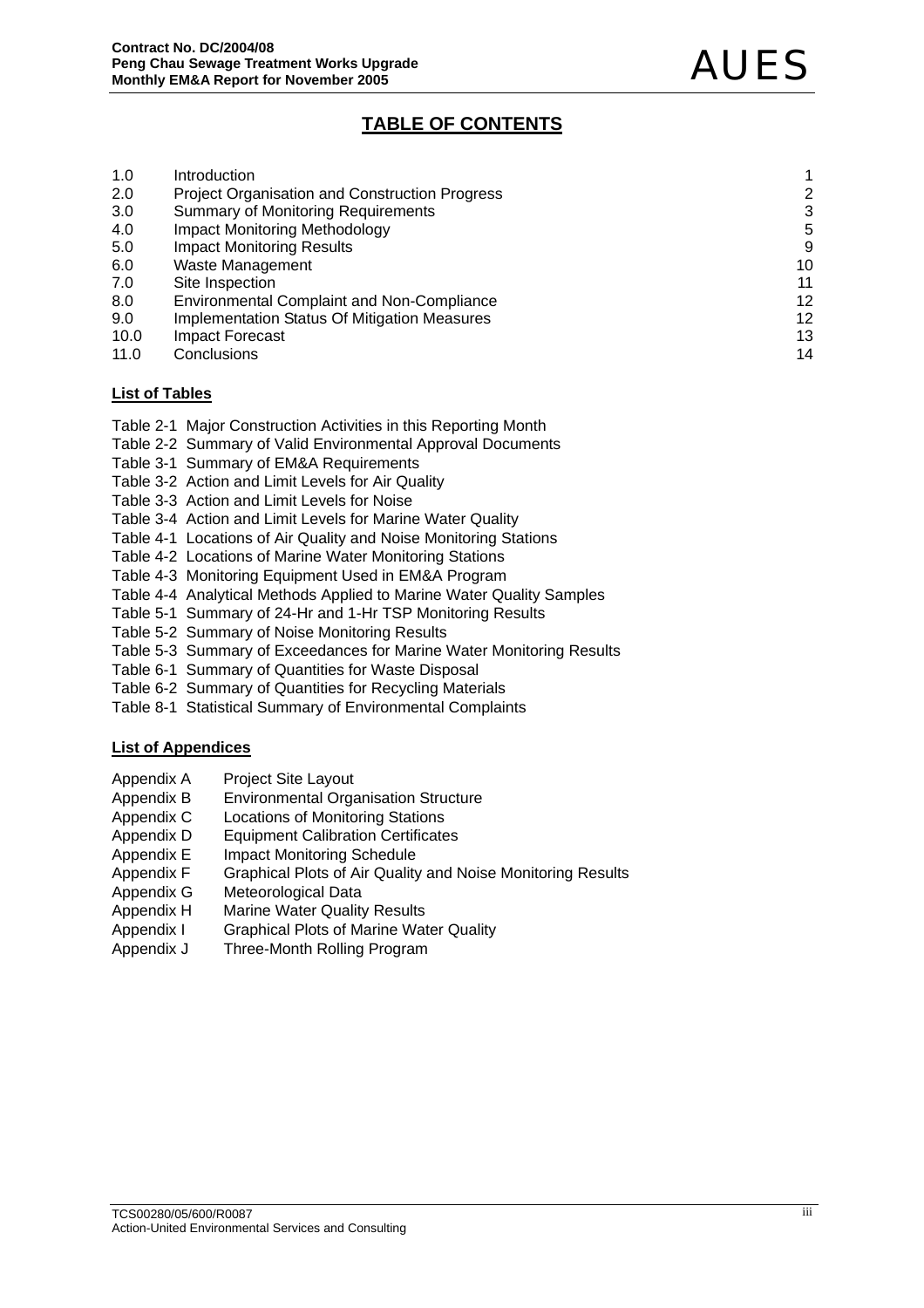# **Executive Summary**

Necso-ATAL Joint Venture (NAJV) has been awarded the DSD Contract DC/2004/08 (Project) for the Peng Chau Sewage Treatment Works Upgrade in May 2005. The Project requires an Environmental Monitoring & Audit (EM&A) program to be implemented by an Environmental Team (ET) throughout the contract period in compliance with the requirements as stated in the project Environmental Permit (EP-203/2004) and the Project EM&A manual.

Action-United Environmental Services and Consulting (AUES) has been commissioned by NAJV to be an independent environmental team (ET) to implement the EM&A program in compliance with the EP and the project EM&A Manual.

This report presents the findings of the **November 2005** impact EM&A reporting month (No. 4) for the Project from 26 October to 25 November 2005 in accordance with the project EM&A Manual.

# **EM&A Activities in this Reporting Month**

A summary of the monitoring activities in this reporting month is listed below:

- 1-Hr TSP Monitoring 21 Events
- 24-Hr TSP Monitoring **7 Events**
- **Value Monitoring 7 Events** 7 Events
- Water Quality Monitoring 14 Monitoring Days
- **Site Inspection Audit** 4 Times
- **Air Quality**

No exceedance in 1-Hr and 24-Hr TSP measurements was recorded in this reporting month.

### **Construction Noise**

No exceedance in construction noise measurements was recorded and no noise complaint was received in this reporting month.

#### **Water Quality**

No exceedance was recorded at the impaction Stations W1 & W2 in this reporting month.

# **Summary of Monitoring Exceedances**

A summary of monitoring exceedances for air, noise and water quality monitoring is presented below:

| <b>Env. Quality</b>  | <b>Parameters</b>       | <b>Compliance %</b> | <b>Investigation &amp; Corrective Actions</b> |
|----------------------|-------------------------|---------------------|-----------------------------------------------|
| <b>Air Quality</b>   | 1-hour TSP              | 100                 | Not Required for 100% Compliance              |
|                      | 24-hour TSP             | 100                 | Not Required for 100% Compliance              |
| Noise                | Leq (30min) Daytime     | 100                 | Not Required for 100% Compliance              |
| <b>Water Quality</b> | <b>Suspended Solids</b> | 100                 | Not Required for 100% Compliance              |
|                      | Turbidity               | 100                 | Not Required for 100% Compliance              |
|                      | Dissolved Oxygen        | 100                 | Not Required for 100% Compliance              |
|                      | Ammonia                 | 100                 | Not Required for 100% Compliance              |
|                      | TIN                     | 100                 | Not Required for 100% Compliance              |

# **Environmental Complaints**

No environmental complaint was received in this reporting month.

#### **Environmental Summon**

No environmental summon was received in this reporting month.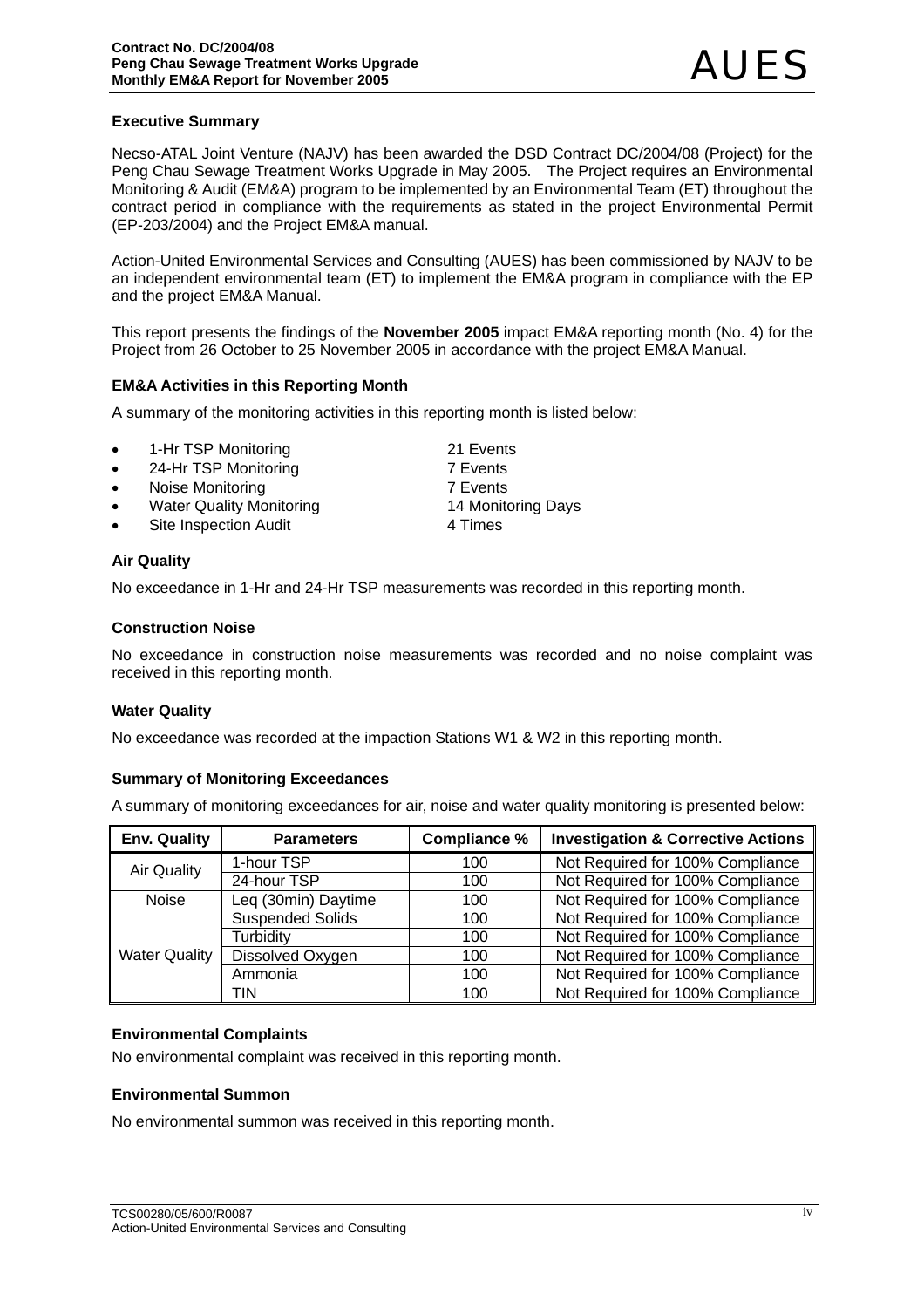# **Future Key Issues**

With the onset of drying and windy seasons, dust generation arising from the construction activities may pose a potential environmental impact in the local community. The contractor is reminded to properly implement the required environmental mitigation measures as per the Implementation Schedule in the EM&A manual to ensure no significant adverse environmental impact arises from the construction work.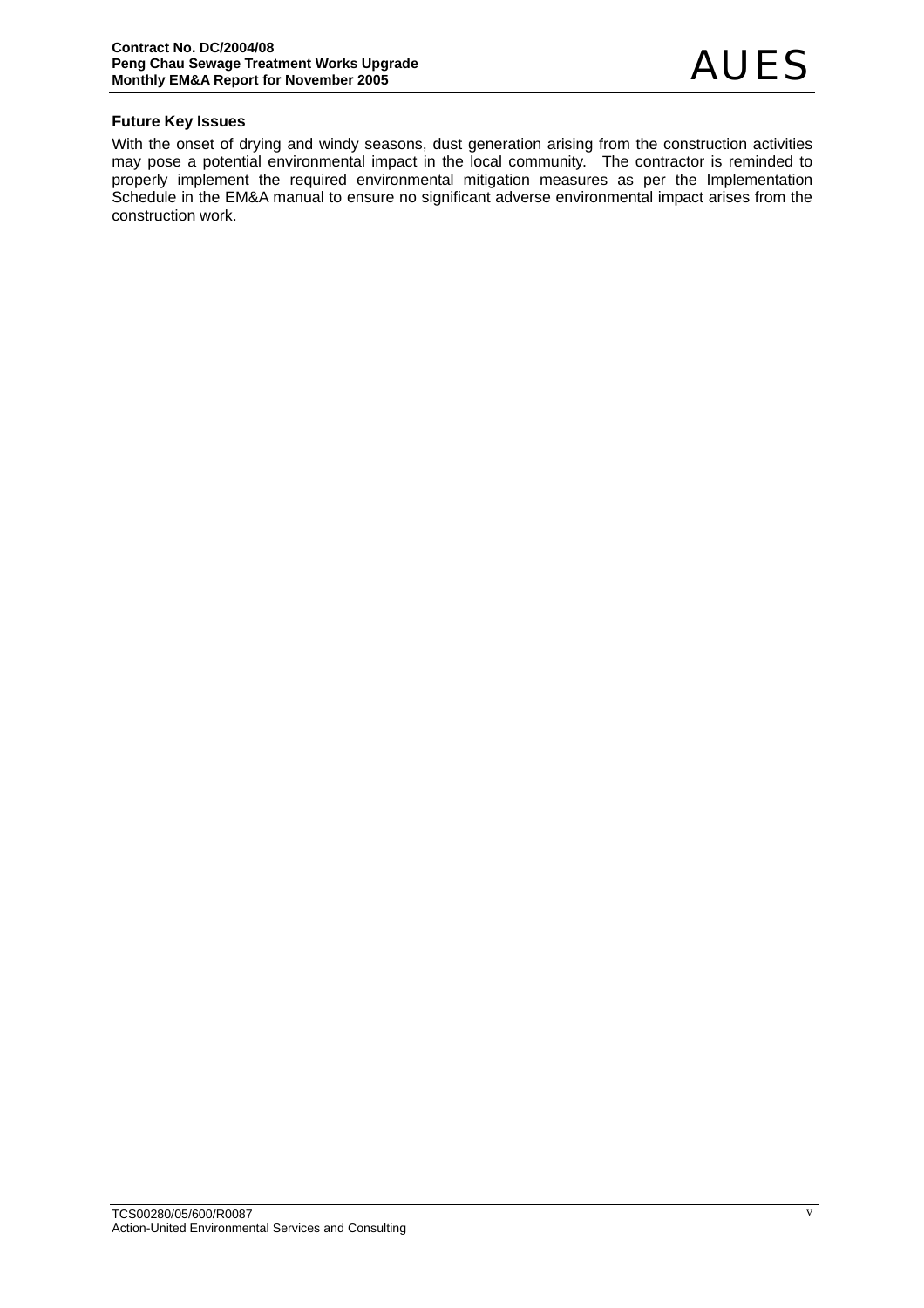### **1.0 INTRODUCTION**

- 1.01 Necso-ATAL Joint Venture (NAJV) has been awarded the DSD Contract DC/2004/08 (Project) for the upgrading of Peng Chau Sewage Treatment Works in May 2005. The Project requires an Environmental Monitoring & Audit (EM&A) program to be implemented by an Environmental Team (ET) throughout the contract period in compliance with the requirements as stated in the project Environmental Permit (EP-203/2004) and the project EM&A manual. The location of the project site is presented in *Appendix A*.
- 1.02 The works to be executed under the Project mainly comprise the following:
	- Upgrade and reconstruct the existing Peng Chau Sewage Treatment Works (STW):
	- Construct an emergency overflow, storm tanks and submarine outfall:
	- Provide de-odourization facilities and associated sludge treatment facilities, and extend inlet pumping mains and construct an equalization tank;
	- Demolish the existing treatment facilities;
	- Construct sludge drying bed; and
	- Construct remaining works.
- 1.03 Action-United Environmental Services and Consulting (AUES) has been commissioned by NAJV to be the independent environmental team (ET) for implementation of the EM&A program in accordance with the requirements as set out in the EP and the project EM&A manual.
- 1.04 This report presents the findings of the **November 2005** impact EM&A reporting month (No. 4) for the Project from 26 October to 25 November 2005 in accordance with the project EM&A Manual.

#### **Report Structure**

- 1.05 The EM&A report is structured into the following sections:
	- *Section 1* Introduction
	- **Section 2** Project Organisation and Construction Progress
	- **Section 3** Summary of Monitoring Requirements
	- *Section 4* Monitoring Methodology
	- **Section 5** Monitoring Results
	- *Section 6* Waste Management
	- **Section 7** Site Inspection
	- *Section 8* Environmental Complaint and Non-Compliance
	- **Section 9** Implementation Status of Mitigation Measures
	- **Section 10** Impact Forecast and Monitoring Schedule
	- *Section 11* Conclusions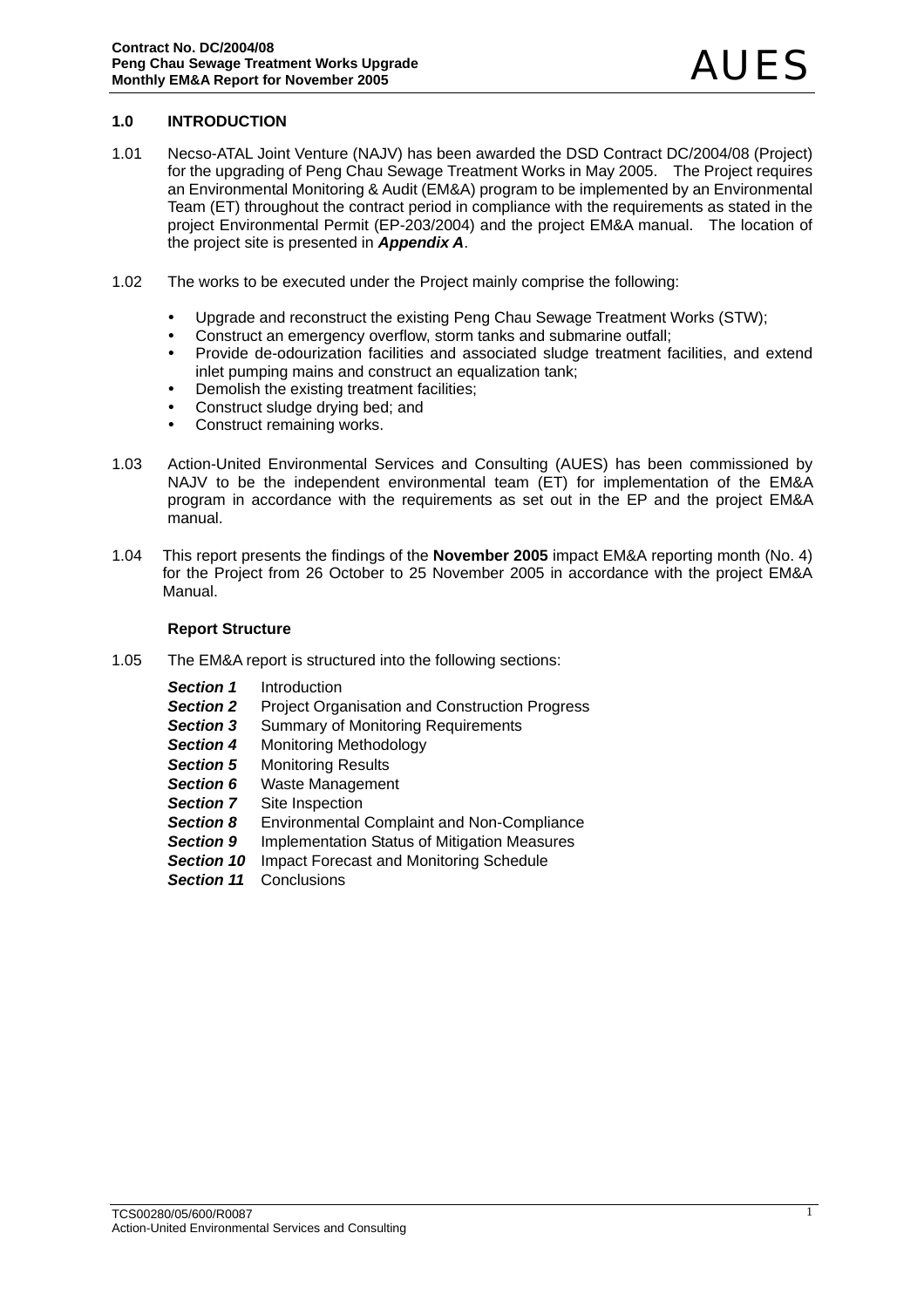# **2.0 PROJECT ORGANIZATION AND CONSTRUCTION PROGRESS**

# **2.1 Project Organization and Management Structure**

The organization chart and lines of communication with respect to the on-site environmental management and monitoring program are shown in *Appendix B*.

#### **2.2 Construction Progress**

A summary of the major construction activities undertaken in this reporting month is shown in *Table 2-1*.

| Table 2-1 | <b>Major Construction Activities in this Reporting Month</b> |
|-----------|--------------------------------------------------------------|
|-----------|--------------------------------------------------------------|

| Location  |    | <b>Description of Construction Activities</b>                   |
|-----------|----|-----------------------------------------------------------------|
| Portion P |    | Concreting work for the concrete plinth and temporary PE pipes. |
| Portion Q |    | Excavation at seawall section.                                  |
|           |    | Overflow and outfall PE pipes connection.                       |
| Portion R |    | Excavation and rock breaking.                                   |
|           |    | Erection of tower crane.                                        |
|           | lo | Relocation of the existing street lighting posts.               |
|           |    | Setting up of PFA, cement and reinforcement storage area.       |
|           |    | Erection of the project sign board.                             |
| Area A    |    | Setting up of the earthing system for the RE's site office.     |
| Area C    |    | Chainlink fencing.                                              |

# **2.3 Summary of Environmental Submissions**

A summary of the relevant permits, licences, and/or notifications on environmental protection for this Project in this reporting month is presented in *Table 2-2.* 

| Table 2-2<br><b>Status of Environmental Licenses and Permits</b> |  |
|------------------------------------------------------------------|--|
|------------------------------------------------------------------|--|

| Item           | <b>Item Description</b>                                                                                | <b>Permit Status</b>           |
|----------------|--------------------------------------------------------------------------------------------------------|--------------------------------|
| 1              | Environmental Permit No. EP-203/2004                                                                   | Issued to DSD on 30-Nov-04     |
| 2              | Air Pollution Control (Construction Dust)                                                              | Notified EPD on 17-Jun-05      |
| 3              | Water Pollution Control (Discharge Licence)<br>EP890/W2/XE005                                          | Valid to 30-Sep-10             |
| 4              | <b>Chemical Waste Producer Registration</b><br>WPN: 5213-976-N2449-01                                  | Registered on 3-Jun-05         |
| 5              | Construction Noise Permit No. GW-RS0437-05                                                             | Valid (1-Aug-05 to 31-Jan-06)  |
| 6              | Marine Dumping Permit No. EP/MD/06-021                                                                 | Valid (3-Aug-05 to 2-Nov-06)   |
| $\overline{7}$ | <b>Construction Noise Permit for</b><br>PE Pipe Laying (No. GW-RS0674-05)                              | Valid (24-Oct-05 to 31-Mar-06) |
| 8              | Exemption for site concrete batching plant licence                                                     | Issued on 21 Oct 2005          |
| 9              | Application for an Exemption Account for Disposal of<br>Construction Waste (Application No.: RN/00043) | Applied on 18-Nov-05           |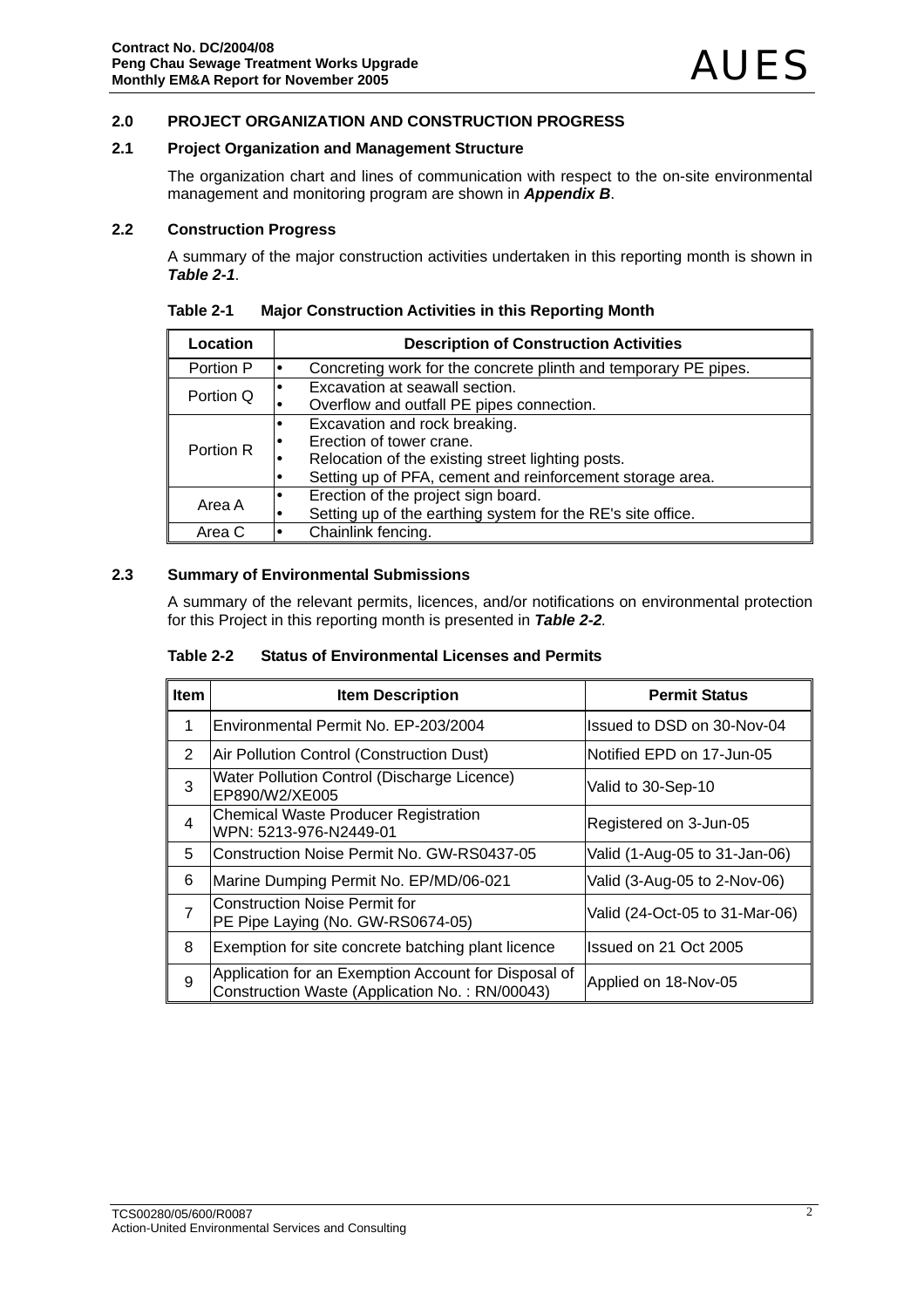# **3.0 SUMMARY OF IMPACT MONITORING REQUIREMENTS**

- 3.01 Environmental monitoring and audit requirements are set out in the project EM&A manual. Air, marine water and construction noise have been identified to be the key environmental issues during the impact phase of the project.
- 3.02 A summary of the EM&A requirements for air quality, marine water quality and construction noise monitoring are shown in *Table 3-1.* The designated locations of the air quality, noise and marine water monitoring stations are shown in *Appendix C*.

| <b>Environmental Aspect</b> | <b>Monitoring Parameters</b>             |
|-----------------------------|------------------------------------------|
| Air Quality                 | 1-Hr TSP                                 |
|                             | 24-Hr TSP                                |
| <b>Construction Noise</b>   | Leg 30 min during normal working hours   |
|                             | Supplementary L10 and L90 for reference. |
| <b>Marine Water Quality</b> | Dissolved Oxygen (DO);                   |
|                             | Temperature;                             |
|                             | Turbidity;                               |
|                             | pH;                                      |
|                             | Salinity;                                |
|                             | Suspended Solids (SS);                   |
|                             | Ammonia Nitrogen; and                    |
|                             | Total Inorganic Nitrogen.                |

**Table 3-1 Summary of EM&A Requirements** 

- 3.03 Air monitoring is carried out once every six days for 24-Hr TSP and 3 times every six days for 1-Hr TSP at one designated monitoring station.
- 3.04 Noise monitoring is conducted once every six days at one designated monitoring station. Measurements of Leq 30min shall be taken between 0700 and 1900 with supplementary L10 and L90 data collected.
- 3.05 Marine water monitoring is carried out 3 times every week at 4 designated monitoring stations (2 Control stations and 2 Impact stations) in the course of marine work.
- 3.06 The Impact monitoring program shall be conducted throughout the construction of the Project.
- 3.07 A summary of the Action/Limit (A/L) Levels for air quality, marine water quality and construction noise is shown in *Tables 3-2, 3-3* and *3-4.*

**Table 3-2 Action and Limit Levels for Air Quality** 

| <b>Monitoring Location</b> |          | Action Level ( $\mu$ g /m <sup>3</sup> ) | Limit Level $(\mu q/m^3)$ |           |
|----------------------------|----------|------------------------------------------|---------------------------|-----------|
|                            | 1-Hr TSP | 24-Hr TSP                                | 1-Hr TSP                  | 24-Hr TSP |
| AN1                        | 346      | 163                                      | 500                       | 260       |

### **Table 3-3 Action and Limit Levels for Construction Noise**

| <b>IParameter</b>                            | Action Level in dB(A)                                  | Limit Level in dB(A) |
|----------------------------------------------|--------------------------------------------------------|----------------------|
| 0700-1900 hrs on normal<br><b>I</b> weekdavs | When one or more documented<br>complaints are received | 75 dB(A)             |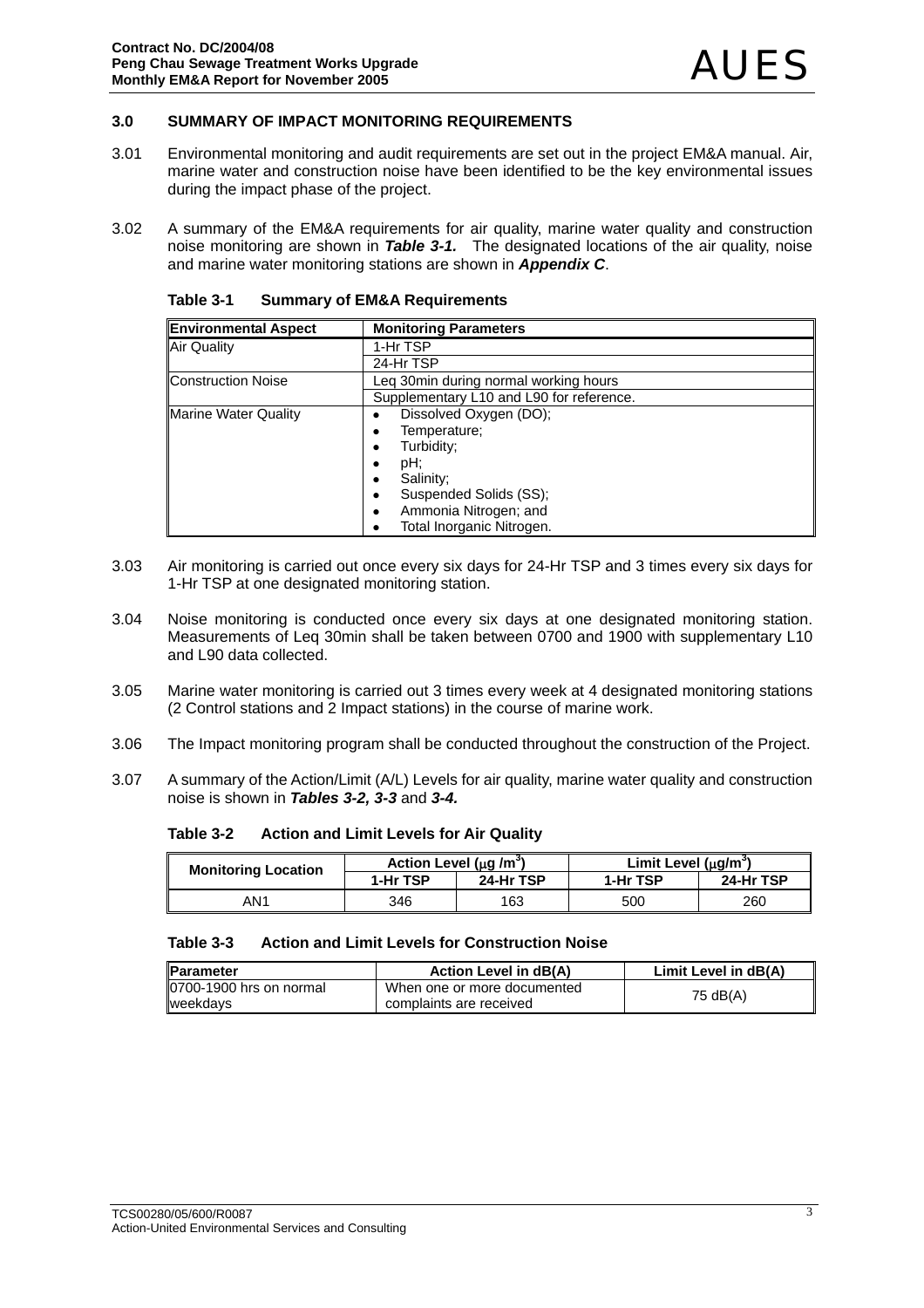| Table 3-4 | <b>Action and Limit Levels for Marine Water Quality</b> |
|-----------|---------------------------------------------------------|
|-----------|---------------------------------------------------------|

| <b>Parameter</b> |                        | <b>Action</b>                                                                         | Limit                                                                                 |  |  |
|------------------|------------------------|---------------------------------------------------------------------------------------|---------------------------------------------------------------------------------------|--|--|
| DO mg/L          | Surface &<br>Mid-depth | 4.1                                                                                   | 3.9                                                                                   |  |  |
|                  | <b>Bottom</b>          | 3.3                                                                                   | 2.0                                                                                   |  |  |
| Turbidity, NTU   |                        | 6.2 or 120% of upstream control<br>station's SS at the same tide of the<br>same day.  | 7.5 or 130% of upstream control<br>station's SS at the same tide of the<br>same day.  |  |  |
| SS, mg/L         |                        | 17.6 or 120% of upstream control<br>station's SS at the same tide of the<br>same day. | 20.2 or 130% of upstream control<br>station's SS at the same tide of the<br>same day. |  |  |
| $NH3-N$ , $mq/L$ |                        | 0.16                                                                                  | 0.22                                                                                  |  |  |
| TIN, mg/L        |                        | 0.91                                                                                  | 0.94                                                                                  |  |  |
|                  | E.Coli, cfu/100mL      | 374                                                                                   | 610                                                                                   |  |  |

3.08 An Event Action Plan for air, noise and water quality has been implemented for this project. Details of the Event Action Plan are presented in the First Impact EM&A report.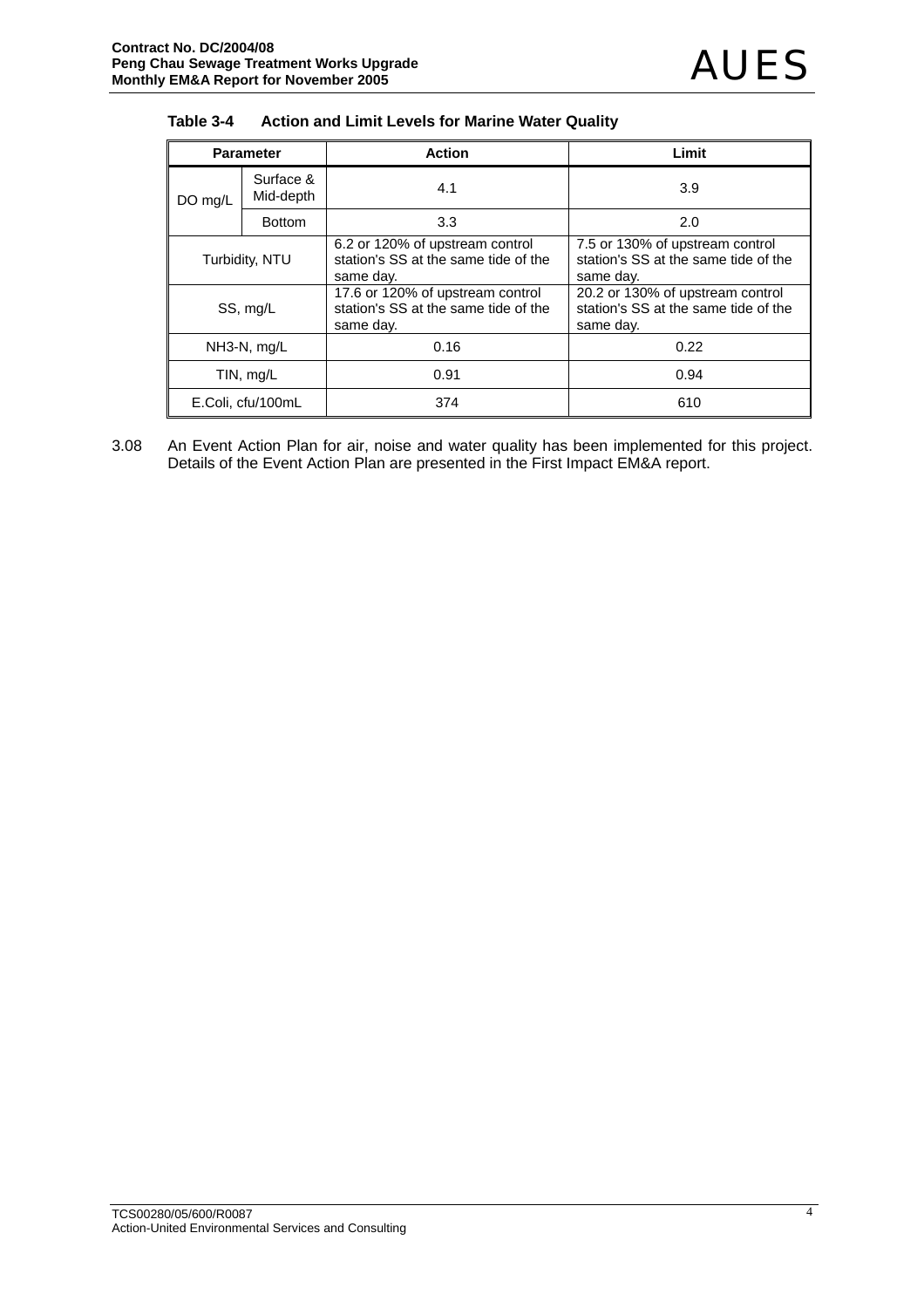# **4.0 IMPACT MONITORING METHDOLOGY**

### **MONITORING LOCATIONS**

- 4.01 There is one designated air and noise monitoring location and four (4) designated water monitoring stations. Their locations are shown in *Tables 4-1 and 4-2* and geographically in *Appendix C*.
- 4.02 Owing to the residents' refusal of providing access to the designated air and noise locations, an alternative air and noise monitoring station was proposed and was approved by EPD (Ref: (2) EP2/N9/F/93 IV) on 14 July 2005. The approved alternative air and noise station is located at the abutment (Portion P) within the site boundary next to the sensitive receiver Sea Crest Villa.

| Table 4-1 | <b>Location of Air Quality and Noise Monitoring Station</b> |
|-----------|-------------------------------------------------------------|
|           |                                                             |

| <b>Station ID</b> | <b>Description</b>                            |
|-------------------|-----------------------------------------------|
| AN1               | Abutment at Portion P next to Sea Crest Villa |

| Table 4-2<br><b>Locations of Water Quality Monitoring Stations</b> |
|--------------------------------------------------------------------|
|--------------------------------------------------------------------|

| <b>Station</b> | <b>Description</b>                 | Easting  | <b>Northing</b> |
|----------------|------------------------------------|----------|-----------------|
| W1             | Predicted Dredging Non-Impact Zone | 821279.0 | 816452.1        |
| W <sub>2</sub> | Live Coral Area                    | 821573.2 | 816769.7        |
| C1             | <b>Control Station</b>             | 821919.0 | 817155.0        |
| C2             | Control Station                    | 821443.2 | 816257.4        |

4.03 The installation of a wind monitoring station at the sensitive receivers or site offices was confirmed impractical. Use of meteorological data provided by the Peng Chau Station of the Hong Kong Observatory (HKO) has been adopted in this project since September 2005.

#### **MONITORING FREQUENCY AND PERIOD**

#### **1-Hr TSP Monitoring**

4.04 All 1-Hr TSP monitoring was conducted at the EPD-approved alternative station three times every 6 days during the monitoring period from 26 October and 25 November 2005. A total of 21 monitoring events were carried out in this reporting month.

# **24-Hr TSP Monitoring**

4.05 All 24-Hr TSP monitoring was conducted at the EPD-approved alternative station once every six days during the monitoring period from 26 October and 25 November 2005. A total of 7 monitoring events were carried out in this reporting month.

#### **Noise Monitoring**

4.06 Impact noise monitoring was undertaken at the EPD-approved alternative station weekly monitoring period from 26 October and 25 November 2005. A total of 7 monitoring events were carried out in this reporting month.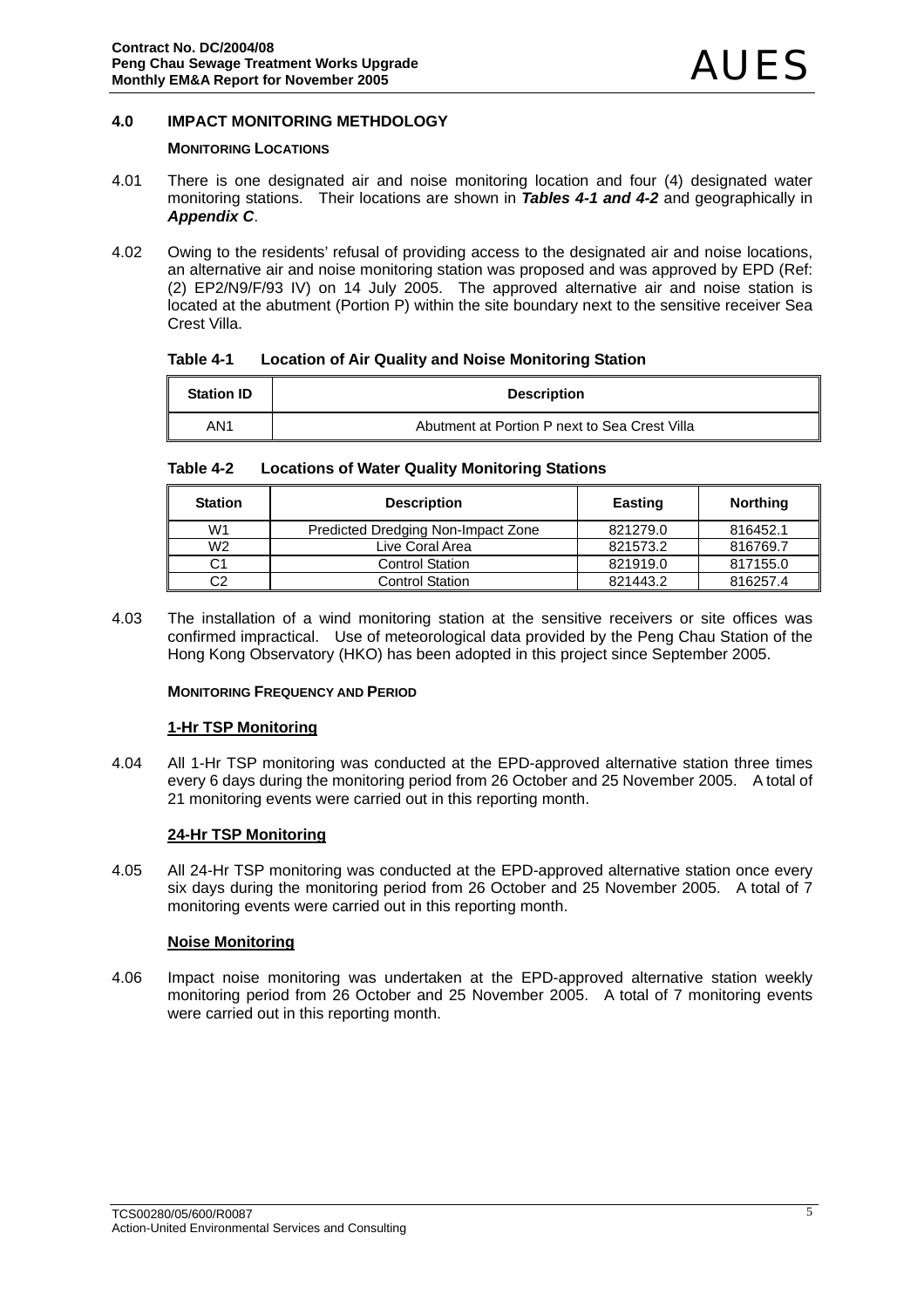### **Marine Water Quality Monitoring**

4.07 The marine water quality monitoring was undertaken at the designated stations 3 days a week from 26 October and 25 November 2005, at mid ebb and mid flood tides. A total of 14 monitoring days were undertaken in this reporting month.

### **MONITORING EQUIPMENT**

4.08 The monitoring equipment used by the ET in the EM&A program is presented in the following table:

| Table 4-3 | <b>Monitoring Equipment Used in EM&amp;A Program</b> |
|-----------|------------------------------------------------------|
|-----------|------------------------------------------------------|

| <b>Parameters</b>     | <b>Monitoring Equipment</b> |                                |  |  |  |  |  |  |
|-----------------------|-----------------------------|--------------------------------|--|--|--|--|--|--|
|                       | Dissolved Oxygen            | <b>YSI 550A</b>                |  |  |  |  |  |  |
| <b>Marine Quality</b> | Temperature                 | <b>YSI 550A</b>                |  |  |  |  |  |  |
|                       | Turbidity                   | IHACH 2100P                    |  |  |  |  |  |  |
| Air Quality           | 1-Hr TSP                    | Sibata LD-3                    |  |  |  |  |  |  |
|                       | l24-Hr TSP                  | Tisch High Volume Sampler 515N |  |  |  |  |  |  |
| Noise                 | Lea30                       | <b>B&amp;K Type 2238</b>       |  |  |  |  |  |  |
|                       | On-site Calibration         | <b>B&amp;K Type 4231</b>       |  |  |  |  |  |  |

# **24-Hr TSP Monitoring**

- 4.09 24-Hr TSP monitoring was carried out by a High volume sampler (HVS) in compliance with the project EM&A Manual. The HVS employed complied with the PS specifications including.
	- Power supply of 220v/50 hz for 24-hour continuous operation;
	- $\bullet$  0.6-1.7 m<sup>3</sup>/min (20-60 SCFM) adjustable flow rate;
	- A 7-day mechanical timer for 24-hour operation;
	- An elapsed time indicator with  $\pm 2$  minutes accuracy for 24-Hr operation;
	- Minimum exposed area of 63 in<sup>2</sup>;
	- Flow control accuracy of  $\pm 2.5$ % deviation over 24-Hr operation;
	- An anodized aluminum shelter to protect the filter and sampler;
	- A motor speed-voltage control to control mass flow rate with accuracy of  $\pm 2.5\%$ deviation over 24-hr sampling period;
	- Provision of a flow recorder for continuous monitoring:
	- Provision of a peaked roof inlet:
	- Incorporation with a manometer; and
	- An 8"x10" stainless steel filter holder to hold, seal and easy to change the filter paper.
- 4.10 The filter papers used in 24-Hr TSP monitoring were of size 8"x10" and provided by a local HOKLAS-accredited laboratory, ALS Techichem Pty (HK) Limited (HOKLAS No. 66). The filters papers after measurements were returned to the laboratory for the required treatment and analysis.

# **1-Hr TSP Monitoring**

4.11 Measurements of 1-Hr TSP monitoring were taken by a Sibata LD-3 Laser Dust Meter that is a portable and battery-operated laser photometer capable of performing real time 1-Hr TSP measurements. A comparison test with HVS was carried out prior to baseline monitoring in compliance with the EM&A requirements and a conversion factor for direct reading of the dust meter has been established.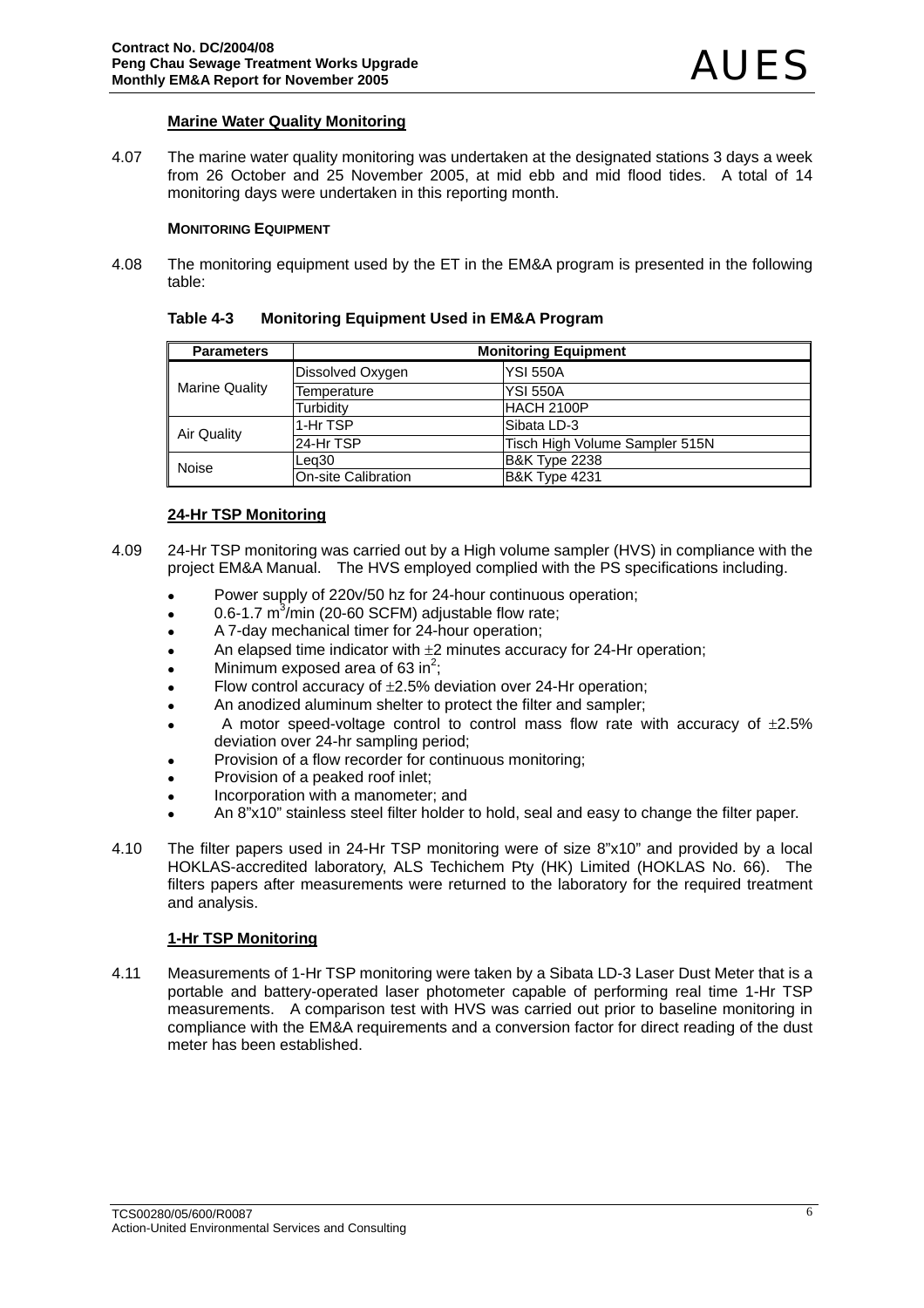# **WIND DATA MONITORING**

4.12 The installation of a wind monitoring station at the sensitive receivers or site offices was confirmed impractical. The meteorological data for this project has been provided by the Hong Kong Observatory (HKO) Peng Chau Station upon IEC & EPD approval.

### **Noise Monitoring**

- 4.13 Noise measurements were taken in terms of the A-weighted equivalent sound pressure level (Leq) measured in decibels (dB). Supplementary statistical results such as  $L_{10}$  and  $L_{90}$  were also obtained for reference.
- 4.14 Hand-held sound level meters (B&K Model 2238) and associated acoustical calibrators in compliance with the International Electrotechnical Commission (IEC) Publication 651:1979 (Type 1) and 804:1985 (Type 1) specification were used for taking the baseline noise measurements.
- 4.15 Windshield was fitted in all measurements. All noise measurements were made with the meter set to FAST response and on the A-weighted equivalent continuous sound pressure level (Leq).
- 4.16 No noise measurement was made in the presence of fog, rain, wind with a steady speed exceeding 5 m/s or wind with gusts exceeding 10 m/s.

### **Marine Water Quality Monitoring**

- 4.17 The marine water quality monitoring was carried out in compliance with the project EM&A requirements. Monitored parameters include Dissolved Oxygen (DO), Temperature, Turbidity, Salinity, pH, Suspended Solids (SS) and Total Inorganic Nitrogen (TIN).
- 4.18 DO, temperature, turbidity, pH and salinity were measured in-situ whereas SS and TIN were determined in a HOKLAS accredited laboratory.
- 4.19 Marine water quality monitoring was conducted during mid-ebb and mid-flood at specified depths in compliance with the project EM&A Manual. Duplicate in-situ measurements were taken and duplicate samples were collected in accordance with HOKLAS requirements for QA/QC purposes.

#### **LABORATORY MEASUREMENT/ANALYSIS**

4.20 Analyses of SS, TIN and ammonia nitrogen were carried out by a local HOKLAS- accredited laboratory, ALS Techichem Pty (HK) Limited (HOKLAS No. 66). The specified testing services provided by ALS as shown in Table 4-4 are accredited under the HOKLAS Scheme.

#### **Table 4-4 Analytical Methods applied to Marine Water Quality Samples**

| <b>Determinant</b>              | <b>Standard Method</b> | <b>Detection Limit</b> |
|---------------------------------|------------------------|------------------------|
| Suspended solids<br>(ma/L)      | ALS Method EA-025      | $2.0 \text{ mg/L}$     |
| Total Inorganic Nitrogen (mg/L) | ALS Method EK-055A     | $0.01$ ma/L            |
| Ammonia Nitrogen<br>(mg/L)      | ALS Method EK-055A     | $0.01$ mg/L            |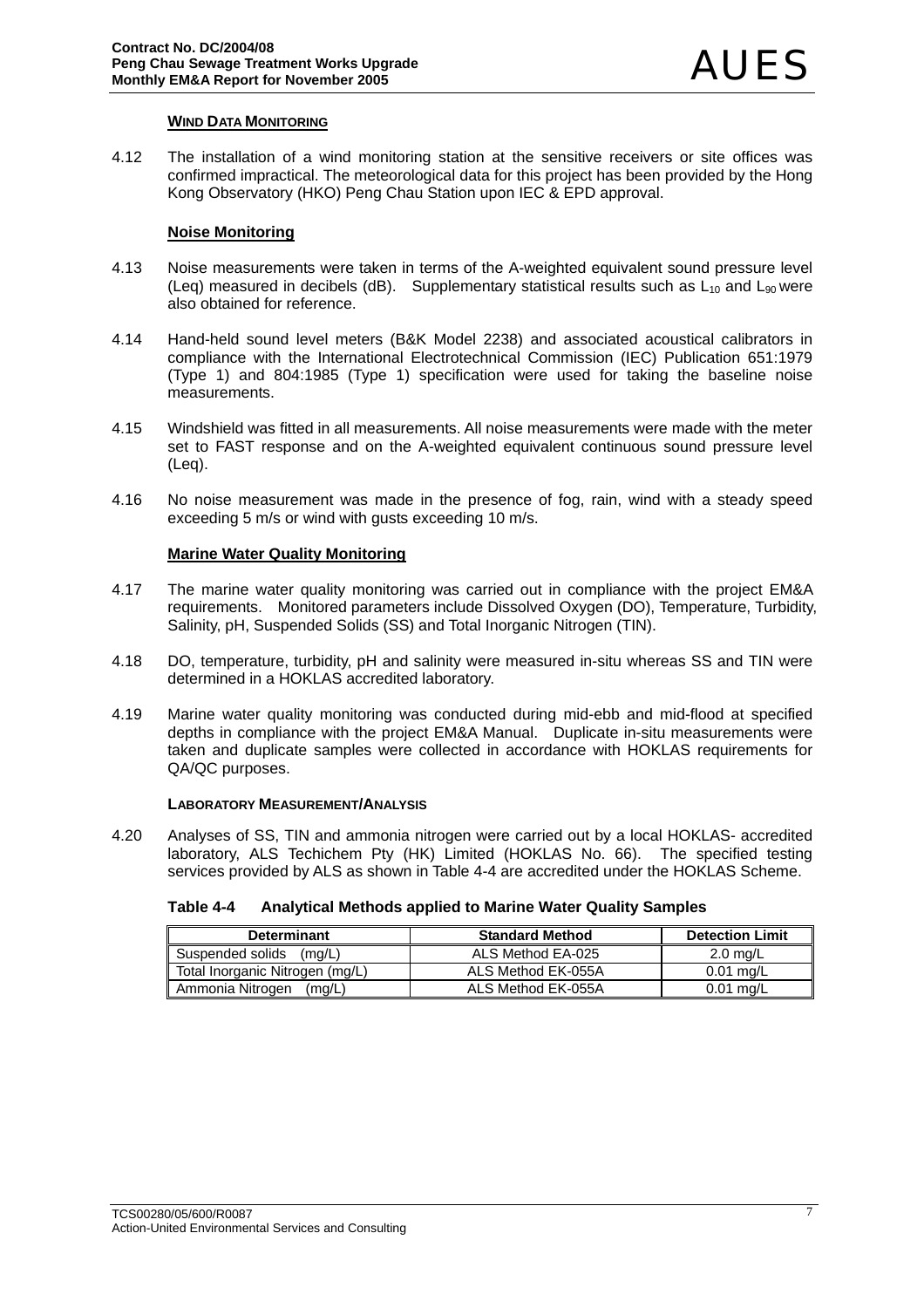### **EQUIPMENT CALIBRATION**

- 4.21 Initial calibration of the HVS was performed upon installation and thereafter at bi-monthly intervals in accordance with the manufacturer's instruction using the NIST-certified standard calibrator. The calibration data are properly documented and the records are maintained by ET for future reference*.*
- 4.22 The 1-Hr TSP meter was calibrated by the supplier prior to purchase. Zero response of the equipment is checked before and after each monitoring event. A comparison test was carried out with a HVS. A conversion factor (K) of 4.0 was generated in accordance with the equipment manufacturer's instruction. The meter counts in minutes multiplied by the conversion factor will generate the equivalent dust concentration by HVS.
- 4.23 The sound level meters are calibrated using an acoustic calibrator prior to and after measurements. The meters are regularly calibrated in accordance with the manufacturer's instructions. Prior to and following each noise measurement, the accuracy of the sound level meter was checked using an acoustic calibrator generating a known sound pressure level at a known frequency. Measurements are considered valid only if the calibration levels before and after the noise measurement agree to within 1.0 dB.
- 4.24 All in-situ water monitoring instruments are checked, calibrated and certified by a HOKLAS accredited laboratory before use and subsequently re-calibrated at 3-monthly intervals. Responses of sensors and electrodes are checked with standard solutions before each use.
- 4.25 The calibration certificates of the monitoring equipment used during the impact monitoring program are attached in *Appendix D*.

### **DATA MANAGEMENT AND DATA QA/QC CONTROL**

- 4.26 The impact monitoring data are handled by the ET's systematic data recording and management, which complies with in-house certified (ISO 9001:2000) Quality Management System. Standard Field Data Sheets (FDS) are used in the impact monitoring program.
- 4.27 The monitoring data recorded in the equipment eg. 1-Hr TSP meters and noise meters are downloaded directly from the equipment at the end of each monitoring day. The downloaded monitoring data are input into a computerized database properly maintained by the ET. The laboratory results are input directly into the computerized database and QA/QC checked by personnel other than those who input the data.
- 4.28 For monitoring activities require laboratory analysis, the local laboratory follows the QA/QC requirements as set out under the HOKLAS scheme for all laboratory testing.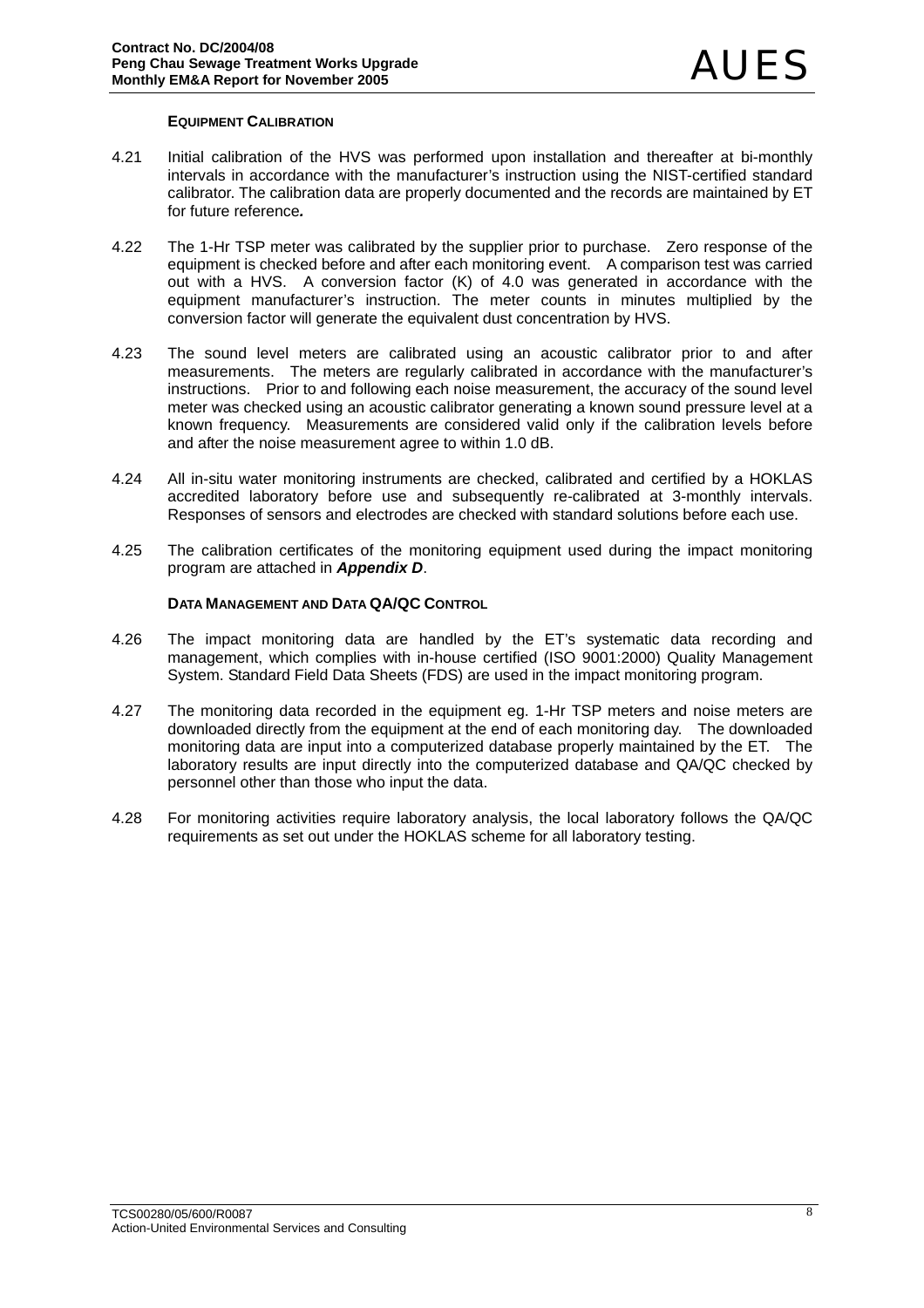### **5.0 IMPACT MONITORING RESULTS**

5.01 The impact EM&A program was carried out by the ET in compliance with the project EM&A Manual during the period from 26 October to 25 November 2005 at the designated locations. The impact monitoring schedules are presented in *Appendix E* and the monitoring results are detailed in the following sub-sections.

#### **AIR QUALITY**

5.02 The impact air quality monitoring data is summarized in *Tables 5-1*. Graphical plots of the 24-Hr TSP and 1-Hr TSP results are shown in *Appendix F* respectively.

|                     | 24-Hr TSP            | 1-Hr TSP (ug/m <sup>3</sup> ) |                                           |                                           |                                           |  |  |  |  |
|---------------------|----------------------|-------------------------------|-------------------------------------------|-------------------------------------------|-------------------------------------------|--|--|--|--|
| Date                | (ug/m <sup>3</sup> ) | <b>Start Time</b>             | 1 <sup>st</sup> TSP<br><b>Measurement</b> | 2 <sup>nd</sup> TSP<br><b>Measurement</b> | 3 <sup>rd</sup> TSP<br><b>Measurement</b> |  |  |  |  |
| 26-Oct-05           | 82                   | 11:00                         | 94                                        | 108                                       | 106                                       |  |  |  |  |
| 31-Oct-05           | 96                   | 13:00                         | 70                                        | 63                                        | 68                                        |  |  |  |  |
| $4-Nov-05$          | 66                   | 10:00                         | 56                                        | 72                                        | 68                                        |  |  |  |  |
| 9-Nov-05            | 61                   | 10:00                         | 233                                       | 203                                       | 177                                       |  |  |  |  |
| 15-Nov-05           | 43                   | 13:00                         | 57                                        | 62                                        | 59                                        |  |  |  |  |
| 21-Nov-05           | 95                   | 10:00                         | 77                                        | 86                                        | 69                                        |  |  |  |  |
| 25-Nov-05           | 124                  | 10:00                         | 254                                       | 266                                       | 248                                       |  |  |  |  |
| <b>Action Level</b> | 163                  | -                             | 346                                       |                                           |                                           |  |  |  |  |
| <b>Limit Level</b>  | 260                  |                               | 500                                       |                                           |                                           |  |  |  |  |

**Table 5-1 Summary of 24-Hr and 1-Hr TSP Monitoring Results** 

5.03 The meteorological data during the monitoring period are summarized in *Appendix G*.

#### **NOISE**

5.04 The impact noise monitoring results are summarized in *Table 5-2*. Graphical plots of the monitoring data are presented in *Appendix F*.

**Table 5-2 Summary of Noise Monitoring Results** 

| <b>Date</b>        | <b>Start</b><br>Time | 1st<br>Leg5 | 2nd<br>Leg <sub>5</sub> | 3rd<br>Leq5    | 4th<br>Leg5 | 5th<br>Leg5 | 6th<br>Leg5 | Leg <sub>30</sub> | Corrected*<br>Leg <sub>30</sub> |
|--------------------|----------------------|-------------|-------------------------|----------------|-------------|-------------|-------------|-------------------|---------------------------------|
| 26-Oct-05          | 11:30                | 70.7        | 64.4                    | 69.0           | 65.0        | 66.5        | 70.2        | 68                | 71                              |
| 31-Oct-05          | 13:08                | 48.8        | 47.2                    | 49.9           | 49.1        | 48.4        | 44.0        | 48                | 51                              |
| 4-Nov-05           | 09:58                | 64.2        | 59.9                    | 58.3           | 52.1        | 52.8        | 50.6        | 59                | 62                              |
| 9-Nov-05           | 09:48                | 70.2        | 68.1                    | 61.7           | 65.2        | 68.4        | 70.2        | 68                | 71                              |
| 15-Nov-05          | 13:00                | 56.7        | 66.5                    | 57.4           | 54.3        | 66.8        | 70.0        | 65                | 68                              |
| 21-Nov-05          | 10:00                | 62.7        | 62.8                    | 60.9           | 63.1        | 64.2        | 61.8        | 63                | 66                              |
| 25-Nov-05          | 10:02                | 60.5        | 59.7                    | 65.1           | 62.6        | 67.8        | 56.8        | 64                | 67                              |
| <b>Limit Level</b> |                      |             |                         | $\blacksquare$ |             |             |             |                   | 75                              |

A façade correction of +3 dB(A) has been added according to acoustical principles and EPD guidelines.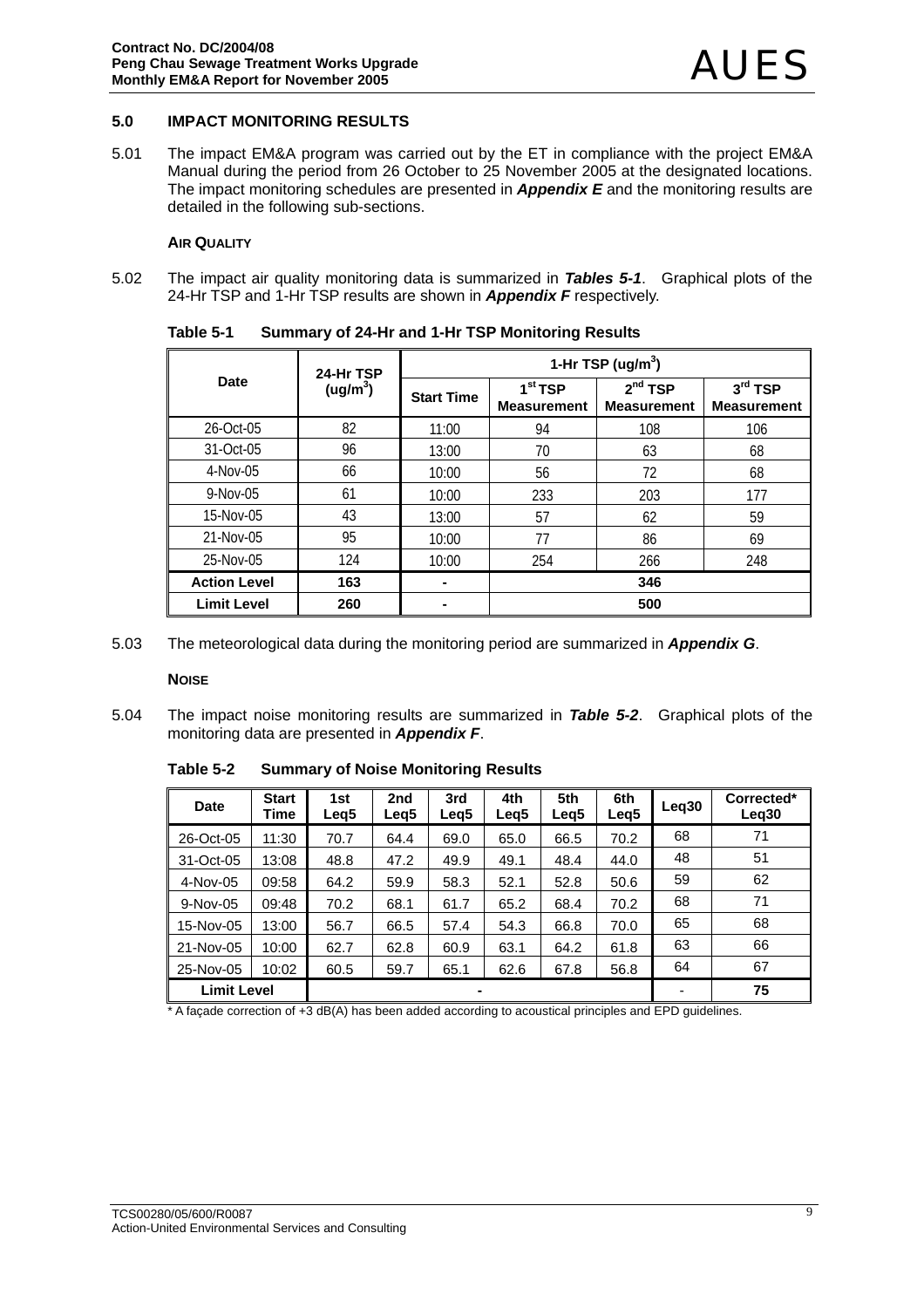### **MARINE WATER QUALITY**

5.05 The impact water monitoring results are presented in *Appendix H* and the graphical plots of is presented in *Appendix I*. *Table 5-3* presents the total number of exceedance for dissolved oxygen, turbidity, suspended solids and TIN at each sensitive receiver for the month.

| <b>Station</b> | <b>Exceedance</b><br>Level | DO         |              | <b>Turbidity</b> |              | SS         |              | NH <sub>3</sub> |              | <b>TIN</b> |              |
|----------------|----------------------------|------------|--------------|------------------|--------------|------------|--------------|-----------------|--------------|------------|--------------|
|                |                            | <b>Ebb</b> | <b>Flood</b> | <b>Ebb</b>       | <b>Flood</b> | <b>Ebb</b> | <b>Flood</b> | Ebb             | <b>Flood</b> | <b>Ebb</b> | <b>Flood</b> |
| W 1            | Action                     | 0          | 0            | 0                | 0            | 0          | 0            | 0               | 0            | 0          | 0            |
|                | Limit                      | 0          | 0            | 0                |              | 0          |              | 0               | 0            | 0          |              |
| W <sub>2</sub> | Action                     | 0          | 0            | 0                | 0            | 0          |              | 0               | 0            | 0          |              |
|                | Limit                      | 0          | 0            | 0                | 0            | 0          | 0            | 0               | 0            | 0          | 0            |
| Total          | <b>Action</b>              | 0          | 0            | 0                | 0            | $\Omega$   | 0            | 0               | 0            | 0          |              |
|                | Limit                      | 0          | 0            | 0                | 0            | 0          |              | 0               | 0            | 0          |              |

**Table 5-3 Summary of Exceedances for Marine Water Quality** 

\* Exceedances are in bold.

### **6.0 WASTE MANAGEMENT**

A joint site audit with IEC was performed on 16 November 2005 in this reporting month. The results and findings for the audit are presented below.

#### **Records of Waste Quantities**

All types of waste arising from the construction work are classified into the following:

- Excavated material;
- Construction & demolition (C&D) material;
- Chemical waste; and
- General refuse.

The quantities of waste for disposal in this reporting month are summarized in *Tables 6-1* and *6-2.* Whenever possible, materials were reused on-site as far as practicable.

| <b>Summary of Quantities of Waste for Disposal</b><br>Table 6-1 |  |
|-----------------------------------------------------------------|--|
|-----------------------------------------------------------------|--|

| <b>Type of Waste</b>                                      | Quantity    | <b>Disposal Location</b>    |
|-----------------------------------------------------------|-------------|-----------------------------|
| Excavated Material (Uncontaminated) (m <sup>3</sup> )     | 271.80 m3   | Peng Chau Transfer Facility |
| Broken Rock (m <sup>3</sup> )                             | 97.58 m3    | Peng Chau Transfer Facility |
| Construction & Demolition Material (Inert) (tons)         | $0.92$ tons | Peng Chau Transfer Facility |
| <b>Construction &amp; Demolition Material (Non-Inert)</b> |             | <b>NA</b>                   |
| Chemical Waste - Spent Lube Oil (Litres)                  | ۰           | <b>NA</b>                   |
| General Refuse (m <sup>3</sup> )                          | $0.23$ tons | Peng Chau Transfer Facility |
| Dredged Materials (m <sup>3</sup> )                       | -           | <b>NA</b>                   |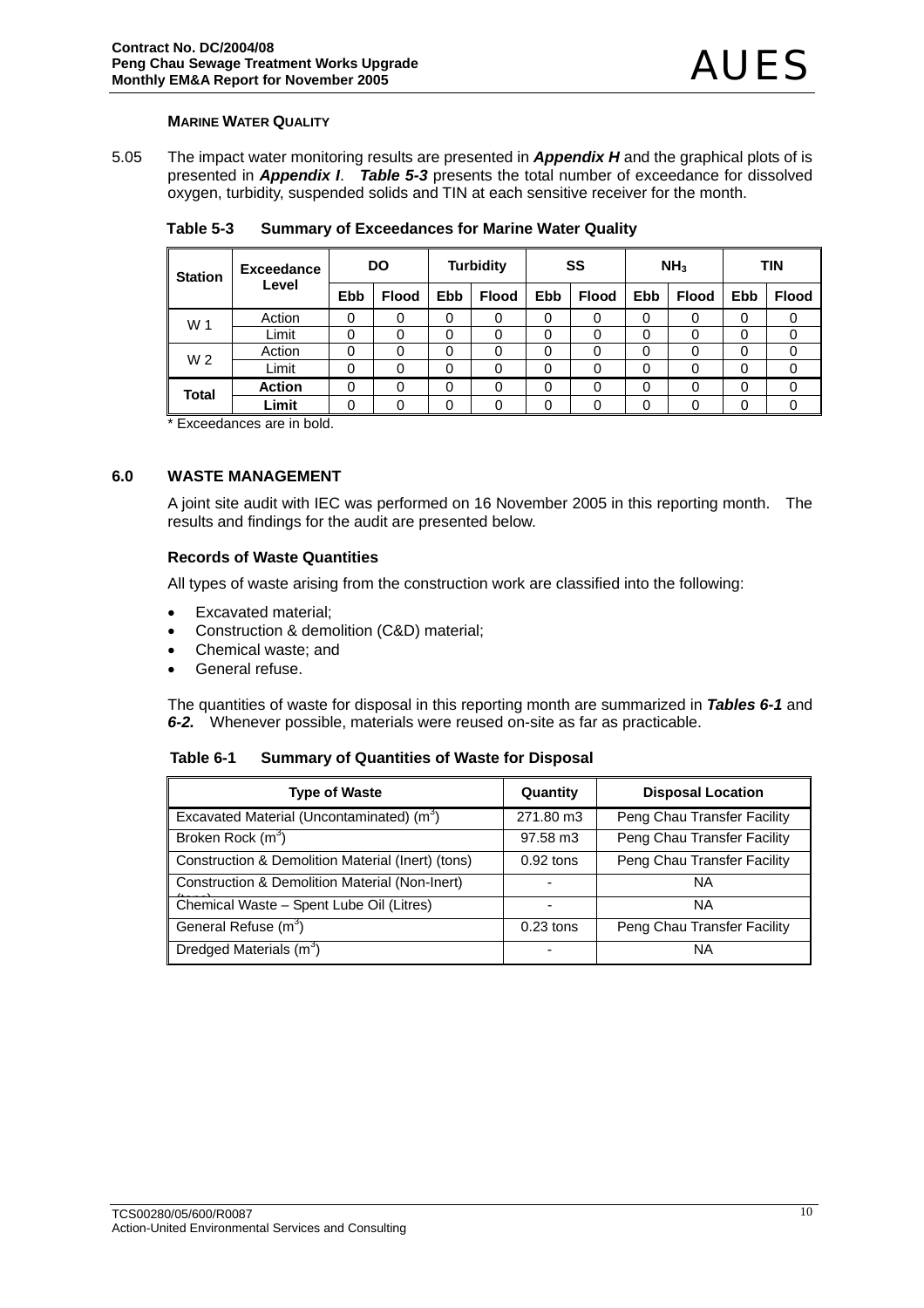# **Table 6-2 Summary of Quantities of Recycling Materials**

| <b>Type of Waste</b>  | Quantity                 | <b>Disposal Location</b> |
|-----------------------|--------------------------|--------------------------|
| Recycled Metal (kg)   |                          | NA                       |
| Recycled Paper (kg)   | $\overline{\phantom{0}}$ | NA                       |
| Recycled Plastic (kg) |                          | NA                       |

# **7.0 SITE INSPECTION**

Representatives of the Engineer and the Contractor carried out joint site inspection every week to evaluate the site environmental performance. A monthly audit with RE, Contractor, IEC and ET Leader was carried out on 16 November 2005. No non-compliance was noted and some observations were made on general site housekeeping.

The following presents the observations and recommendations made during the audit:

- An air compressor was found without a Noise Emission Label (NEL).
- NAJV should provide appropriate labeling to the chemical wastes stored in the storage area.
- A drum of chemical was found without a drip tray. NAJV was recommended to place the chemicals on a drip tray to prevent potential land contamination and provide locked chemical storage area.
- No wastewater discharge was observed.
- As advised by NAJV, no truck would go outside the site boundary and the trucks would be well washed before leaving the site.
- NAJV was reminded to provide impervious sheeting or spraying for dusty stockpiles.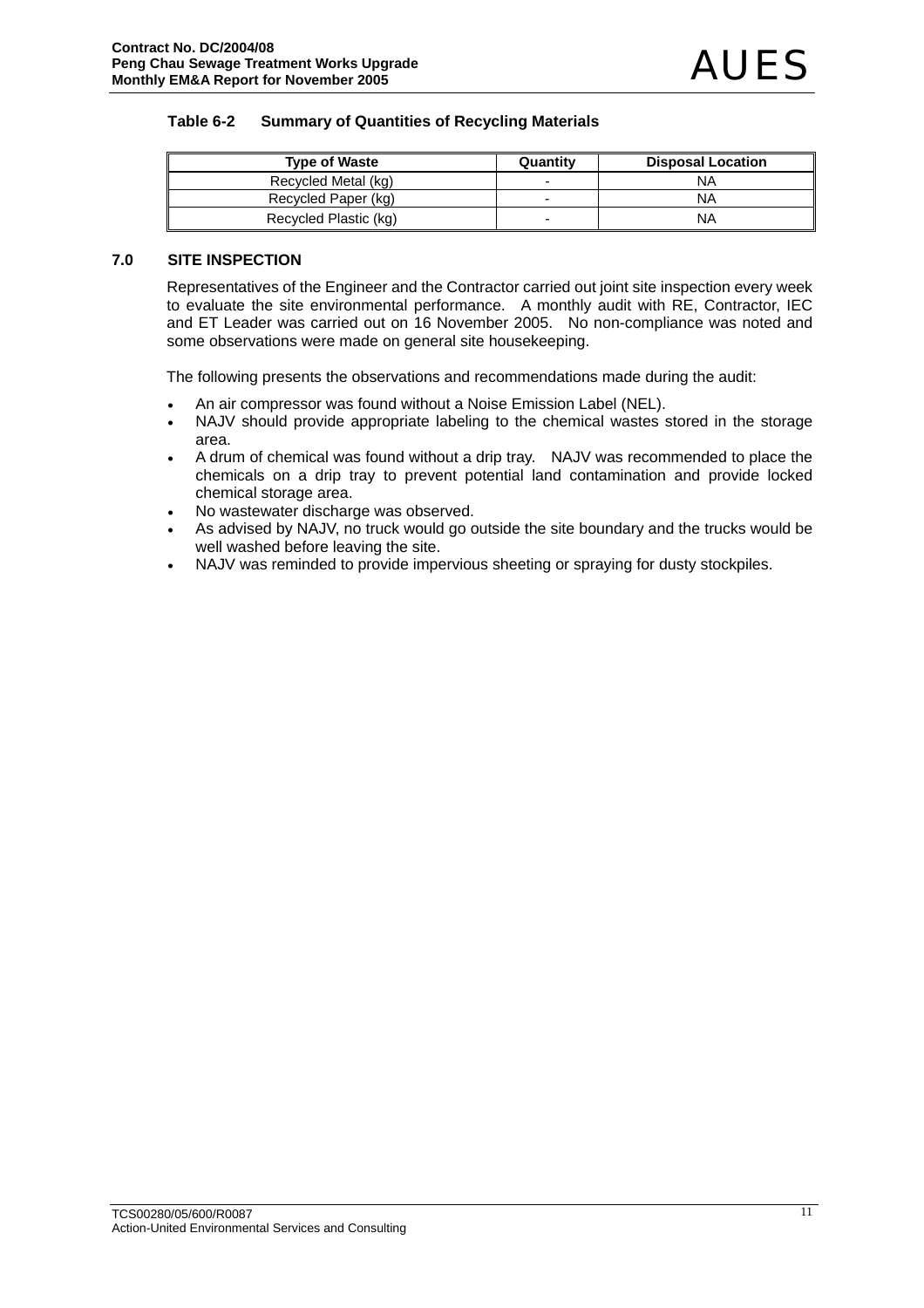### **8.0 ENVIRONMENTAL COMPLAINT AND NON-COMPLIANCE**

#### **8.1 Environmental Complaint and Prosecution**

No environmental complaint was received in this reporting month. A statistical summary table of any complaint details is presented in *Table 8-1*.

No prosecution and summon was received in this reporting month.

| Table 8-1 | <b>Statistical Summary of Environmental Complaints</b> |
|-----------|--------------------------------------------------------|
|           |                                                        |

| <b>Reporting Month</b> | <b>Complaint Statistics</b> |                   |                         |
|------------------------|-----------------------------|-------------------|-------------------------|
|                        | <b>Frequency</b>            | <b>Cumulative</b> | <b>Complaint Nature</b> |
| August 2005            |                             |                   | ΝA                      |
| September 2005         |                             |                   | NA                      |
| October 2005           |                             |                   | ΝA                      |
| November 2005          |                             |                   | NA                      |

### **9.0 IMPLEMENTATION STATUS OF MITIGATION MEASURES**

NAJV has been implementing the required environmental mitigation measures according to the project Mitigation Implementation Schedule. The implementation schedule with mitigation measures is presented in the First Impact EM&A report.

A summary of environmental mitigation measures implemented by NAJV in this reporting month is presented as follows;

#### **Water Quality**

- Drainage channels are provided to convey run-off into appropriate treatment facilities;
- Drainage systems are regularly and adequately maintained.

#### Landscaping

- Tree protection measures are provided to existing trees;
- No tree is unnecessarily lopped or felled.

#### Air Quality

- Vehicles are cleaned of mud and debris before leaving the site;
- Site vehicles are limited to within 15 km/hr;
- Public roads around the site entrance/exit have been kept clean and free from dust;
- No dark/black smoke emissions from site vehicles and generators.

### Noise

- Works and equipment are located to minimise noise nuisance from the nearest sensitive receiver;
- Idle equipment is either turned off or throttled down;
- Powered Mechanical Equipment are covered or shielded by appropriate acoustic materials.

Waste and Chemical Management

- Waste is properly segregated into appropriate containers/areas;
- A chemical storage area is provided on site;
- Excavated materials were reused where practicable.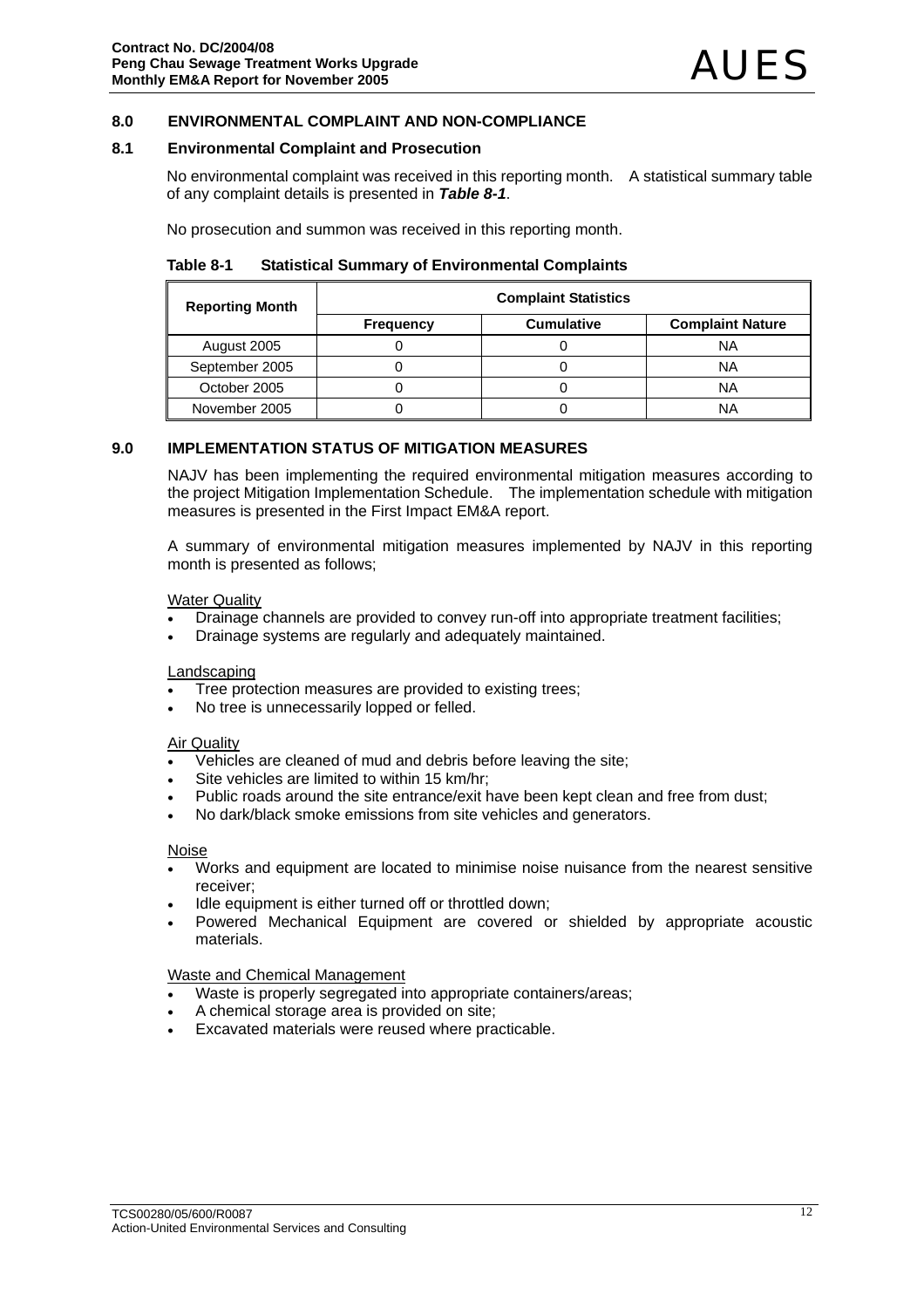# **10.0 IMPACT FORECAST**

# **10.1 Key Issues for the Coming Month**

Key issues to be considered in the coming month include:

- Implementation of dust suppression measures at all times;
- Potential marine water quality impact due to construction works near the seafront;
- Disposal of empty engine oil containers within site area;
- Ensure dust suppression measures are implemented properly;
- Sediment catch-pits and silt removal facilities should be regularly maintained;
- Management of chemical wastes;
- Follow-up of improvement on general waste management issues; and
- Implementation of construction noise preventative control measures.

A 3-month rolling program is presented in *Appendix J*.